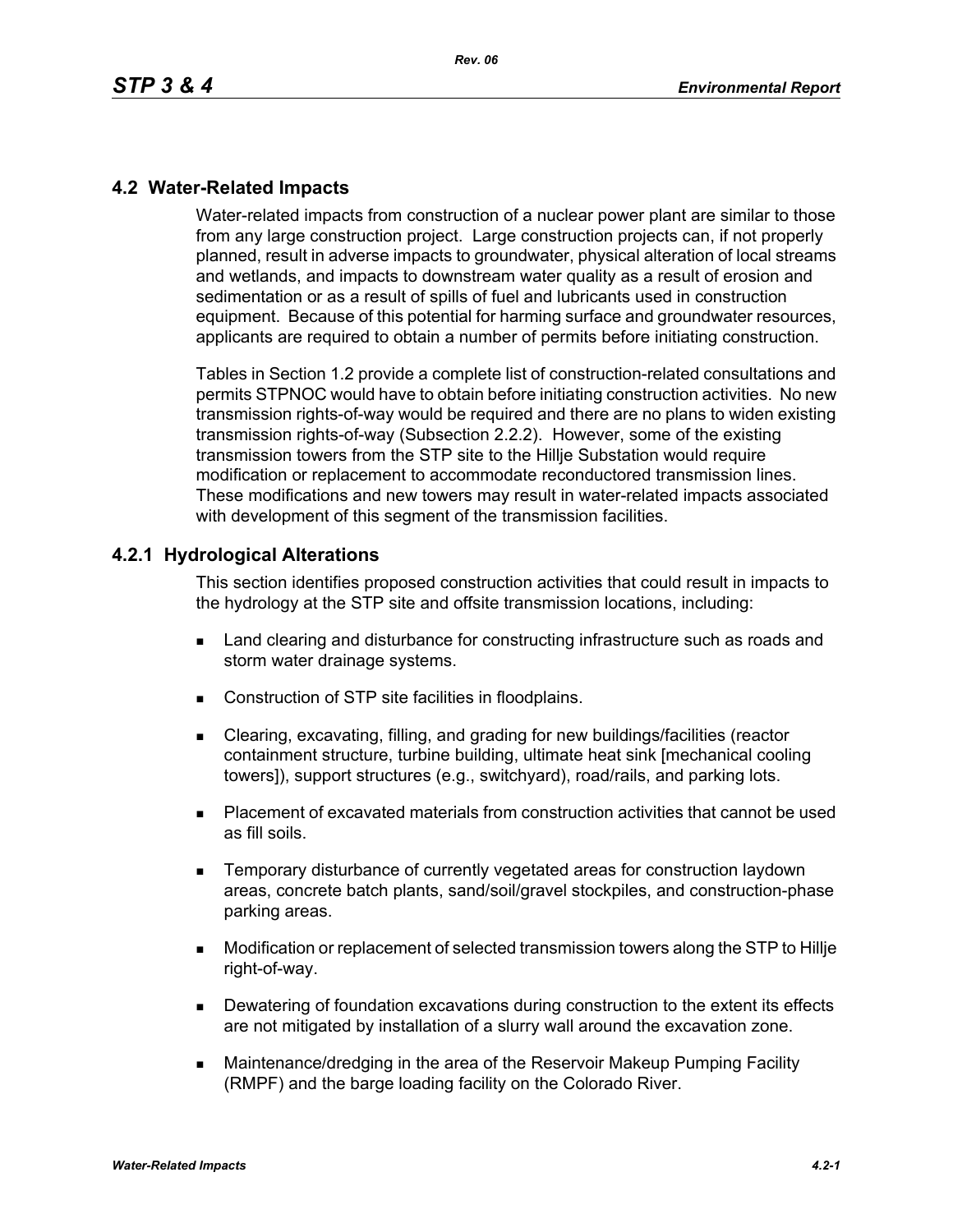# **4.2.1.1 Surface Water**

The STP 3 & 4 project will require replacing some of the existing transmission towers along the 20 miles of transmission right-of-way from the STP site to the Hillje substation (Section 3.7). The modification or replacement of the towers along the existing right-of-way would result in construction activities occurring that would likely result in the disturbance of surface soils within the footprint of the existing towers or access roads. The right-of-way itself as well as adjacent lands is used for crop production. Based on the current use of the land within the right-of-way, disturbance to surface soils would not appreciably alter surface water flow during the modification of the towers or construction of new towers. STPNOC has determined that impacts from the potential changes to surface water flow would be similar to the impacts from the original construction activities along the transmission right-of-way. The impacts would be temporary and would impact relatively small areas. Access to the existing rights-of-way would occur where existing access points are located and would not result in additional land disturbances. STPNOC, therefore, estimates impacts to surface water alterations would be SMALL and would not warrant additional mitigation other than those required by the appropriate permits. If construction activities occur close to surface water features, it is anticipated that the transmission line constructor would use erosion controls to limit the potential impacts to nearby water bodies or drainage features.

The only STP 3 & 4 facilities to be located in the Colorado River floodplain are those facilities that will be shared and have already been constructed for use by STP 1 & 2. These facilities are the RMPF, the Main Cooling Reservoir (MCR) blowdown discharge pipes, the MCR spillway discharge structure, and the barge facility. The remainder of the STP 3 & 4 facilities would be constructed in areas located above the elevation of the floodplain. Impacts to the floodplain from STP 3 & 4 would be less than the impact of constructing STP 1 & 2. The area occupied by these structures in the floodplain is insignificant when compared to the total area of the floodplain. There would be no additional reduction in channel conveyance and the elevation of the 100-year floodplain upstream and downstream of the STP site would not be affected by construction of STP 3 & 4. STPNOC has determined that impacts to the floodplain would be SMALL and would not warrant mitigation.

The local relief of the STP site varies from approximately 30 feet above mean sea level (MSL) in the northern portion of the site to 15 feet MSL in the southern portion, (Subsection 2.3.1.2). Within the site boundary (Figure 2.3.2-3) flows the West Branch of the Colorado River, the Colorado River, as well as surface water drainage features, one of which feeds 34-acre Kelly Lake, which is located in the northeast corner of the site (Reference 4.2-1). The largest surface water feature in the vicinity of the site is the above-grade MCR that covers approximately 7000 acres (2800 hectare). Another STP site surface water feature associated with STP 1 & 2 operations is the 47-acre Essential Cooling Pond (Reference 4.2-2).

As discussed in Subsection 2.3.1, Little Robbins Slough, an intermittent stream, flows south of the MCR to a coastal marsh area north of Matagorda Bay. A portion of Little Robbins Slough that would have been inundated by the construction of the MCR was relocated during the construction of STP 1 & 2 to an area outside of the MCR. The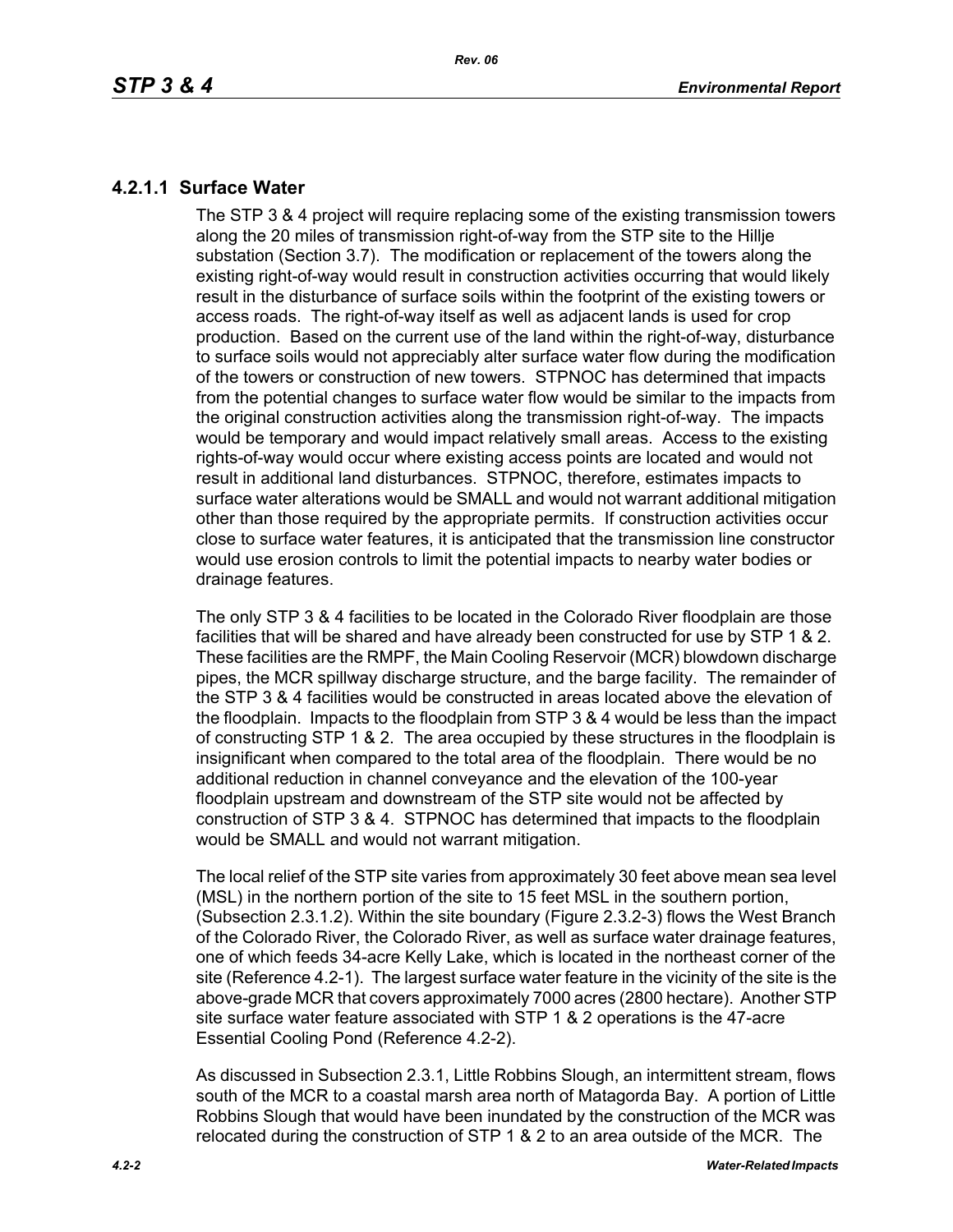relocated channel rejoins the natural drainage course approximately 1 mile east of the southwest corner of the MCR (Reference 4.2-2). The West Branch of the Colorado River is an old river channel associated with the Colorado River adjacent to the MCR that flows south toward the Gulf Intracoastal Waterway and Matagorda Bay. Surface water drainage features near the southeastern portion of the MCR feed the West Branch of the Colorado River, which flows only intermittently.

The construction of STP 3 & 4 and its support facilities, especially the proposed 2-mile long heavy-haul road (Figure 3.9-1) from the barge facility to STP 3 & 4 (Section 4.1) could alter the current surface water flow patterns. Drainage ditches, storm water culverts, and other drainage devices will be used to maintain flow patterns across the construction areas. The refurbishment of an existing rail line that enters the northern portion of the STP site would result in less impact to the area crossed than when originally constructed. Actual impacts would be similar to those associated with normal maintenance of the rail line, including rail and ballast replacement where appropriate.

Surface water features that could be affected by the STP 3 & 4 construction activities include the unnamed onsite drainage associated with site sloughs, drainage ditches currently located in the STP 3 & 4 project area, an area currently designated as the Texas Prairie Wetland Project (Subsection 2.4.1), several onsite areas of standing water and their associated drainages, and other site drainage features that flow to the Colorado River or to the West Branch of the Colorado River (Subsection 2.3.1). Refer to Section 2.4 for additional information on the STP site surface water features.

There have been no studies performed by STPNOC to determine water storage or flow characteristics for surface water features within the STP site boundary other than the Essential Cooling Pond for STP 1 & 2 and the MCR because none have been required by state regulatory agencies. Monitoring of STP site surface water features is performed in accordance with STPNOC's storm water management program. As discussed in Subsection 2.3.3, surface water quality is analyzed for radionuclides as part of the existing radiological monitoring program for the West Branch of the Colorado River, Little Robbins Slough, the East Branch of Little Robbins Slough, a surface water drainage ditch located northeast of the MCR, and the MCR, as indicated in Subsection 2.3.3.

Part of a surface water ditch system is currently located in the area proposed for the STP 3 & 4 facilities. The ditch drains surface water away from the northern portion of the STP 1 & 2 operations area when surface water is present as the result of precipitation events. STPNOC plans to relocate this section of ditch north of the STP 3 & 4 site to capture surface water runoff from STP 1 & 2 and STP 3 & 4. As discussed in Subsection 2.4.1, STPNOC performed a bio-assessment survey of the ditch that passes through the STP 3 & 4 site that could be affected by construction activities (Reference 4.2-3).

STPNOC also surveyed the proposed construction site to determine if jurisdictional wetlands were present (Reference 4.2-4). Subsequent to the completion of this survey, STPNOC performed additional surveys in concert with its request for a Preliminary Jurisdictional Determination of wetlands within the areas potentially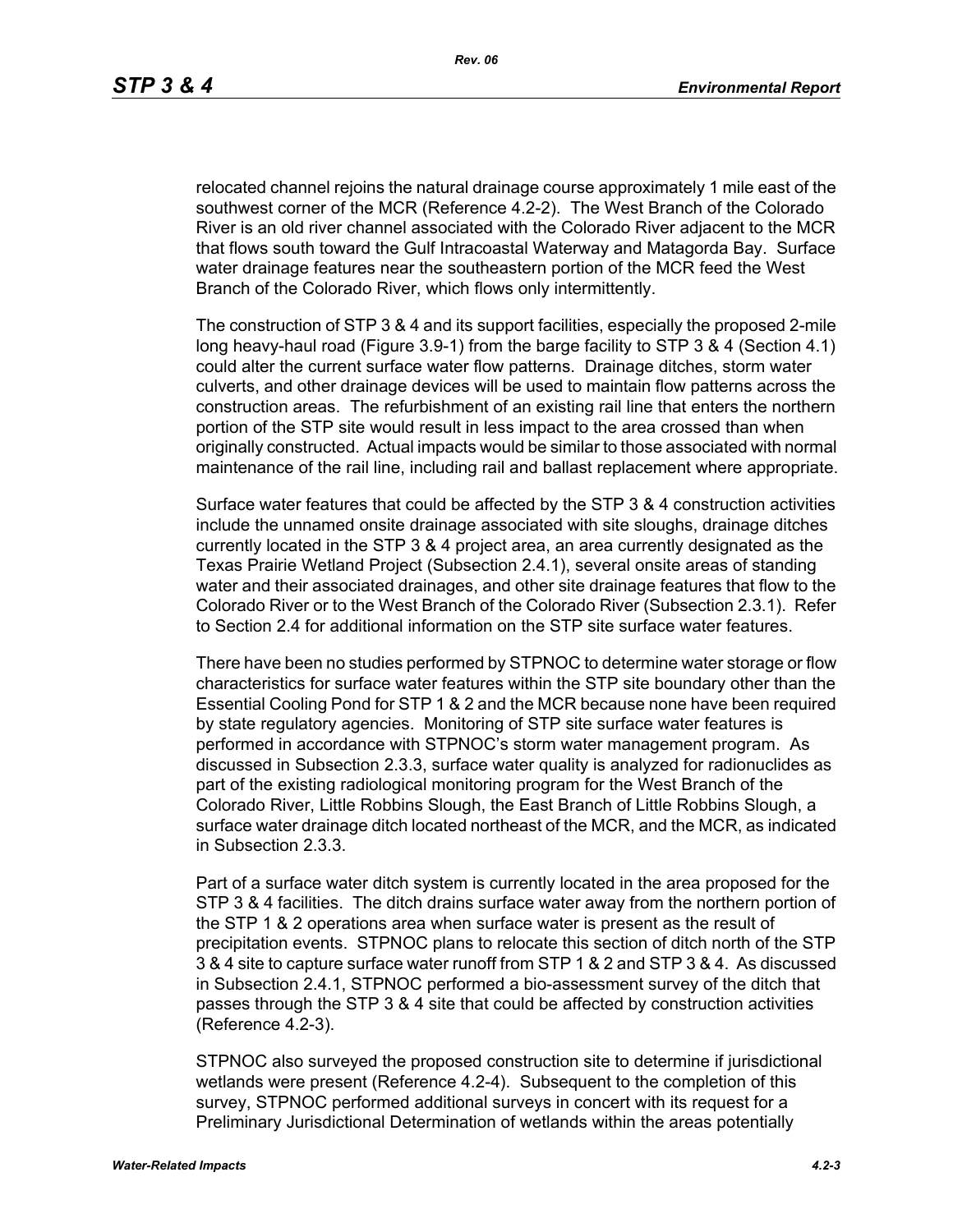affected by construction of Units 3 & 4. In May of 2009 the USACE confirmed the presence of 29 separate wetlands which would fall under the jurisdiction of the Clean Water Act. These wetlands ranged in size from 0.07 acres to 3.78 acres. Each of these wetlands would be avoided during construction activities (Reference 4.2-4). STPNOC would use silt fences and other erosion control devices, as needed, to help mitigate the possibility of surface water runoff from proposed construction activities impacting the STP site's surface water drainage features.

The RMPF intake structure on the Colorado River for STP 1 & 2 was built with the capability to provide enough makeup water to the MCR for four nuclear units. At present, it is operating at half its capacity, with only four makeup pumps in service. STPNOC has determined that the RMPF intake structure itself would not have to be modified to accommodate the new units. New pumps would be installed in the existing structure. This would limit potential direct impacts to the Colorado River.

The circulating water intake structure for STP 3 & 4 would be located on the modified existing MCR dike south of the STP 1 & 2 circulating water intake. The circulating water discharge outfall for STP 3 & 4 is located approximately 1000 feet west of the STP 1 & 2 discharge structure. Because of the configuration of circulating water pipes passing over the embankment, an overflow weir would be installed inside the discharge outfall to maintain proper siphon when the water level drops toward the low-water level datum. Downstream of the discharge outfall, riprap placement would be provided to prevent erosion. For more information, refer to Subsection 3.4.2.3. The MCR discharge is the existing blowdown facility to the Colorado River downstream of the RMPF. The MCR blowdown structure to the Colorado River is adequate in size to support the proposed project.

Any maintenance dredging of the Colorado River in the vicinity of the RMPF and the barge landing facility would be performed under existing or future STPNOC permits as required by the U.S.Army Corps of Engineers and in accordance with any applicable state permits or other requirements (Section 1.2 Tables 1.2-1 through 1.2-4). Dredged material from the dredged locations would be disposed in accordance with the STP site's dredging permits. Surface water impacts from dredging would be limited to the Colorado River in the direct vicinity of dredging operations and to the vicinity of the dredged material disposal area. Dredging would disturb sediments and increase turbidity downstream of the RMPF; however, impacts would be of short duration essentially limited to the period of actual dredging operations.

The State of Texas Construction Storm Water Program requires industrial facilities that discharge to waters of the United States and plan construction that would disturb more than 5 acres of land to:

- Obtain coverage under the Texas Pollutant Discharge Elimination System (TPDES).
- **IMPLEMENT MANAGEMENT EXAMPLE THE IMPLEMENT INCORDIT IN THE IMPLEMENT INCORDENT INCORDIT IN THE IMPLEMENT INCORDIT IN THE IMPLEMENT INCORDENT INCORDITION** devices and retention ponds) and operational measures to prevent the movement of pollutants (including sediments) offsite via storm water runoff.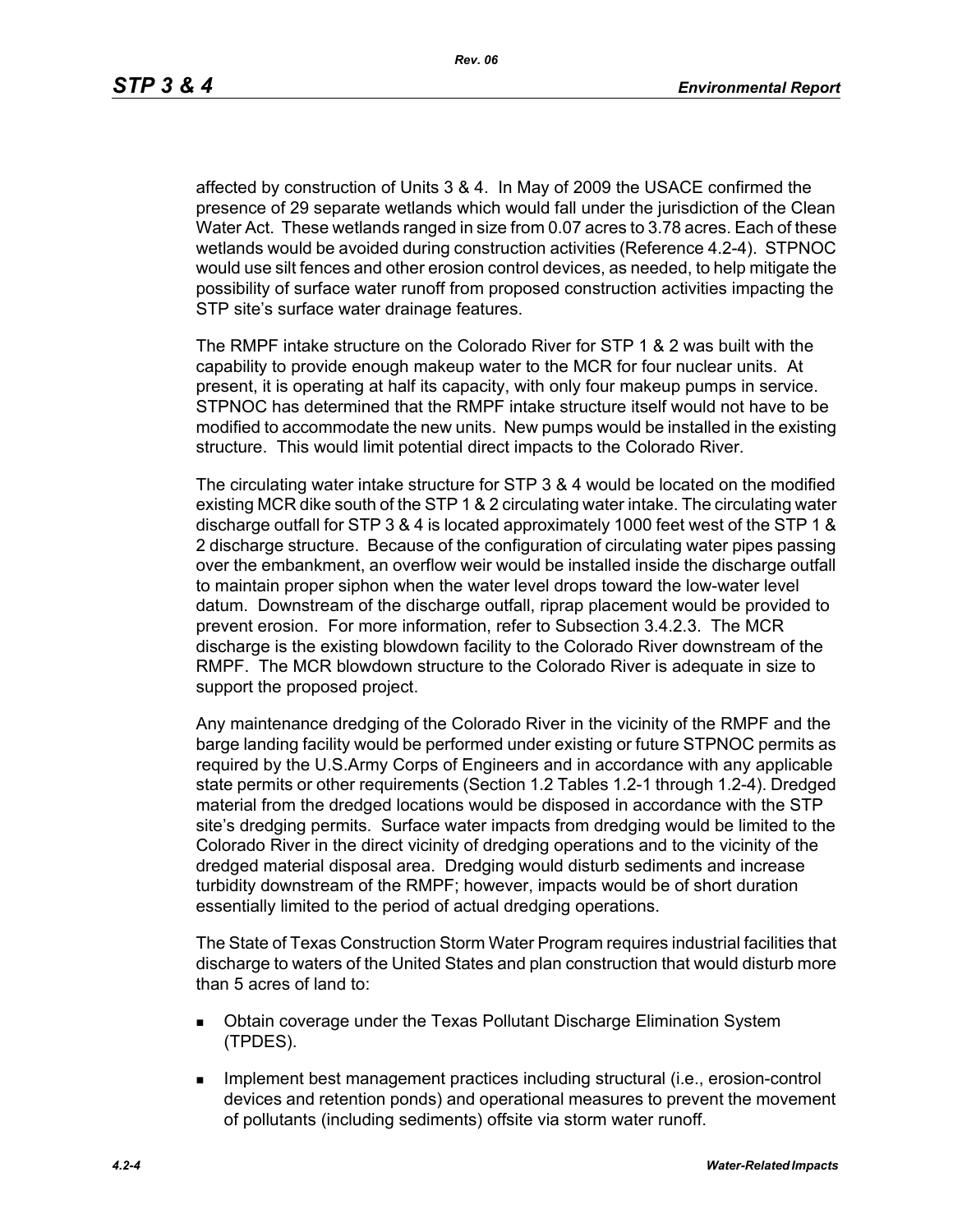**Develop a Storm Water Pollution Prevention Plan (SWPPP) through the TCEQ.** 

New retention ponds and connecting drainage ditches would be constructed to accommodate surface water runoff from areas where surface soils would be disturbed by construction activities. The proposed ditches and retention ponds may also be used to allow potential sediment-laden water generated from dewatering activities to settle in them to reduce the amount of sediment potentially discharged to surface water bodies at the site. The water could then, if necessary, be discharged at a TPDES permitted outfall. The locations of these ditches and retention ponds have yet to be determined.

Therefore, STPNOC concludes that impacts to surface water hydrology would be SMALL and would not warrant additional mitigation in addition to those included in required permits.

# **4.2.1.2 Groundwater Dewatering**

As discussed in Subsection 2.3.1, groundwater use in the vicinity of the STP site is primarily from the confined Chicot Aquifer (Beaumont Formation) within the Gulf Coast Aquifer system. The Chicot Aquifer is separated into shallow and deep aquifers by at least 150 feet of confining clay. Groundwater wells in Matagorda County are located within the Chicot Aquifer (Subsection 2.3.1). The Beaumont Formation comprises the shallower aquifer material below the alluvial deposits directly along the Colorado River channel and deeper portions of the Chicot Aquifer. The Beaumont Formation is comprised of deltaic sediments consisting of discontinuous interfingering beds of clay, silt, sand, and gravel that grade laterally over short distances (Reference 4.2-2). The upper 10 to 30 feet of the Beaumont Formation acts as an upper confining unit for the shallow portion of the Chicot Aquifer. As discussed in Subsection 2.3.1, the base of the shallow portion of the Chicot Aquifer is 90 to 150 feet deep at the STP site. This shallow portion of the Chicot Aquifer is the portion of the aquifer in which dewatering would occur.

Recharge to the shallow portion of the Chicot Aquifer is within a few miles north of the STP site. Discharge from the shallow portion of the aquifer is to local wells, to Colorado River alluvial material east of the site, and to Matagorda Bay and the Colorado River estuary, approximately 5 miles southeast of the site (Subsection 2.3.1).

The excavations for STP 3 & 4 would be approximatly one year apart. Each excavation would reach a depth of approximately 95 feet below grade. Perimeter dewatering would be required to a depth of at least 35 feet with dewatering wells for the deeper portion of the excavations located in the lower unit of the shallow portion of the Chicot aquifer to a depth of approximately 95 feet below grade. A slurry wall will be installed around the entire excavation (both Units 3 and 4) to a depth of approximately 125 feet below grade. The extent of each excavation would be approximately 1000 feet wide (east-west) by 1200 feet long (north-south) and would cover an area of approximately 27 acres for each unit.

It is currently anticipated that dewatering and excavation activities for STP 3 & 4 and their ancillary facilities would be similar to those performed during construction of STP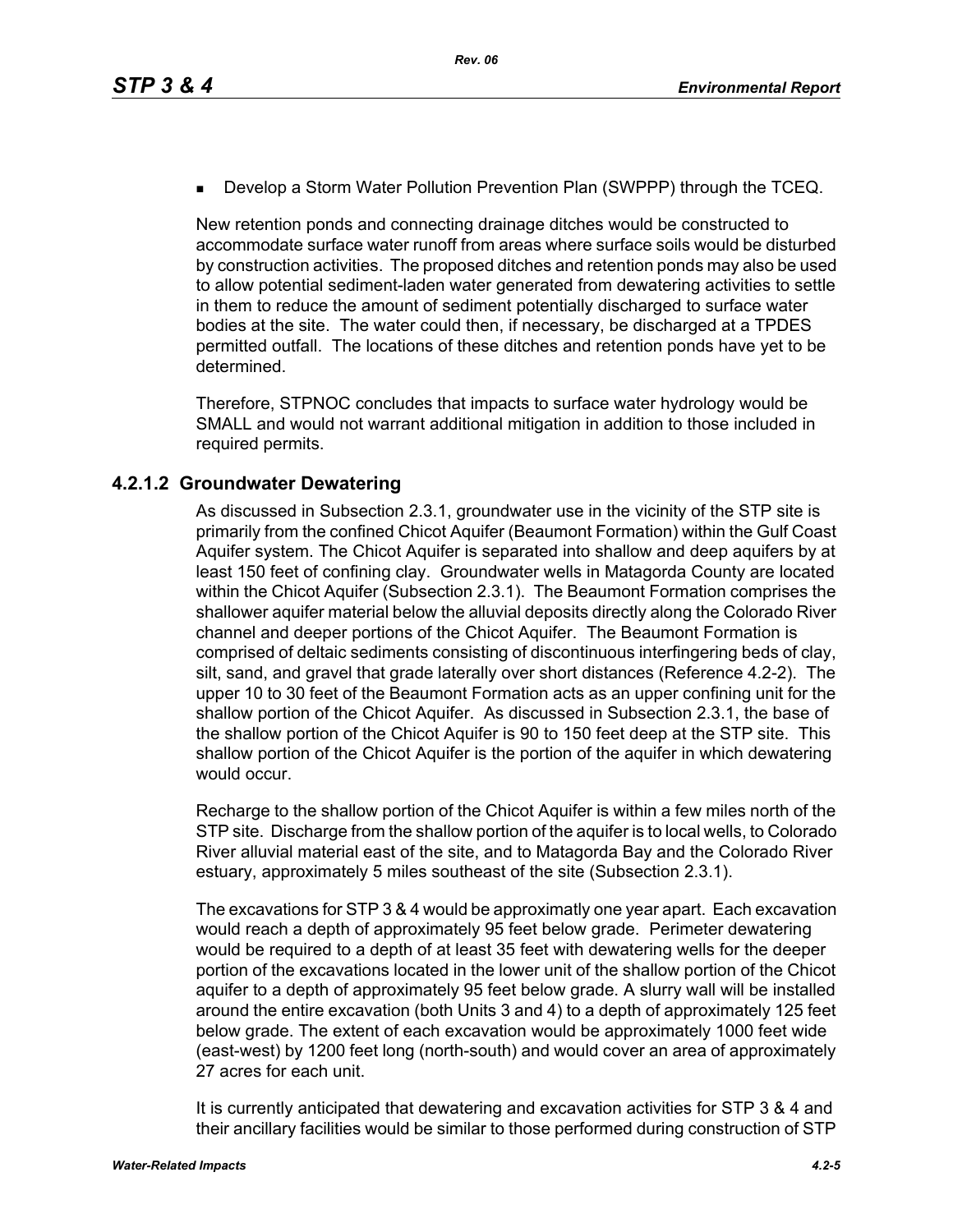1 & 2. Dewatering and excavation activities for the existing STP 1 & 2 are described in STP 1 & 2 FSAR Subsection 2.5.4 (Reference 4.2-1). As discussed in Subsection 2.3.1, the proposed cut and fill excavation dewatering activities for STP 3 & 4 would consist of a combination of a perimeter slurry wall, deepwells, recharge wells, jet eductors, sand drains, wellpoints, pumps, standby pumps, sumps, sump pumps, trenches, and necessary appurtenances capable of achieving the design requirements to dewater or to depressurize the major water-bearing strata. The perimeter dewatering wells would control lateral inflow and assist in removing water stored within the excavation. The open pumping system would control precipitation runoff, assist in water storage removal, and any inflow to the excavation.

 The initial dewatering rate is estimated to be 6700 gpm and is expected to decline to approximately 1000 gpm due to the surrounding slurry wall. The hydraulic conductivity in the upper unit of the shallow portion of the Chicot Aquifer is between 65 and 420 gallons per day/square foot (gpd/ft<sup>2</sup>). Transmissivity values range from 1100 and 10,500 gallons per day per ft (gpd/ft). The storage coefficient varies between 0.0017 and 0.0007. The lower unit of the shallow portion of the Chicot Aquifer has a hydraulic conductivity that ranges between 410 and 600 gpd/ft<sup>2</sup>, a transmissivity range between 13,000 and 33,000 gpd/ft, and storage coefficients between 0.00045 and 0.00071.

Based on the range of estimated flow, drawdown and subsidence estimates at key facility structures are included in Table 4.2-1. The excavation dewatering rates measured during STP 1 & 2 construction (1300 gpm to 2900 gpm) indicate the estimated STP 3 & 4 rates would be less than the upper bounded steady-state flow of 6700 gpm at the initial dewatering with a steady state of approximately 1000 gpm, which suggests that the estimates based on the lower hydraulic conductivity value may be more realistic. Therefore, the amount of projected drawdown and subsidence at the MCR and STP 1 & 2 would likely be on the lower end of the estimate range as shown in Table 4.2-1. Table 4.2-2 includes groundwater hydrologic parameters based on pump tests performed in the upper portion of the Chicot Aquifer.

As discussed in Subsection 2.3.1, the soils to a depth of approximately 10 to 30 feet in the vicinity of STP 3 & 4 consist primarily of silty clays that create a confined groundwater system in the shallow portion of the Chicot Aquifer at the site. The presence of the surficial clays would also isolate wetlands and shallow surface water (natural and man-made drainage) features in the vicinity of STP 3 & 4 from the underlying subsurface soil units being dewatered during construction. Therefore, the impact to wetlands or to surface water drainage features in the vicinity of the proposed excavation from the proposed dewatering activities would be SMALL and would not warrant additional mitigation.

Due to the presence of the confining clays above and below the shallow portion of the Chicot Aquifer, dewatering activities would be limited to the shallow portion of the Chicot Aquifer. As discussed in Subsections 2.3.1 and 2.3.2, the closest offsite well to the STP 3 & 4 site location (Figure 2.3.1-43) installed in the shallow artesian portion of the Chicot Aquifer is Well 2004120846, which is located approximately 9000 feet east of the STP 3 & 4 site. This well is approximately 80 feet deep and is used to supply water to livestock.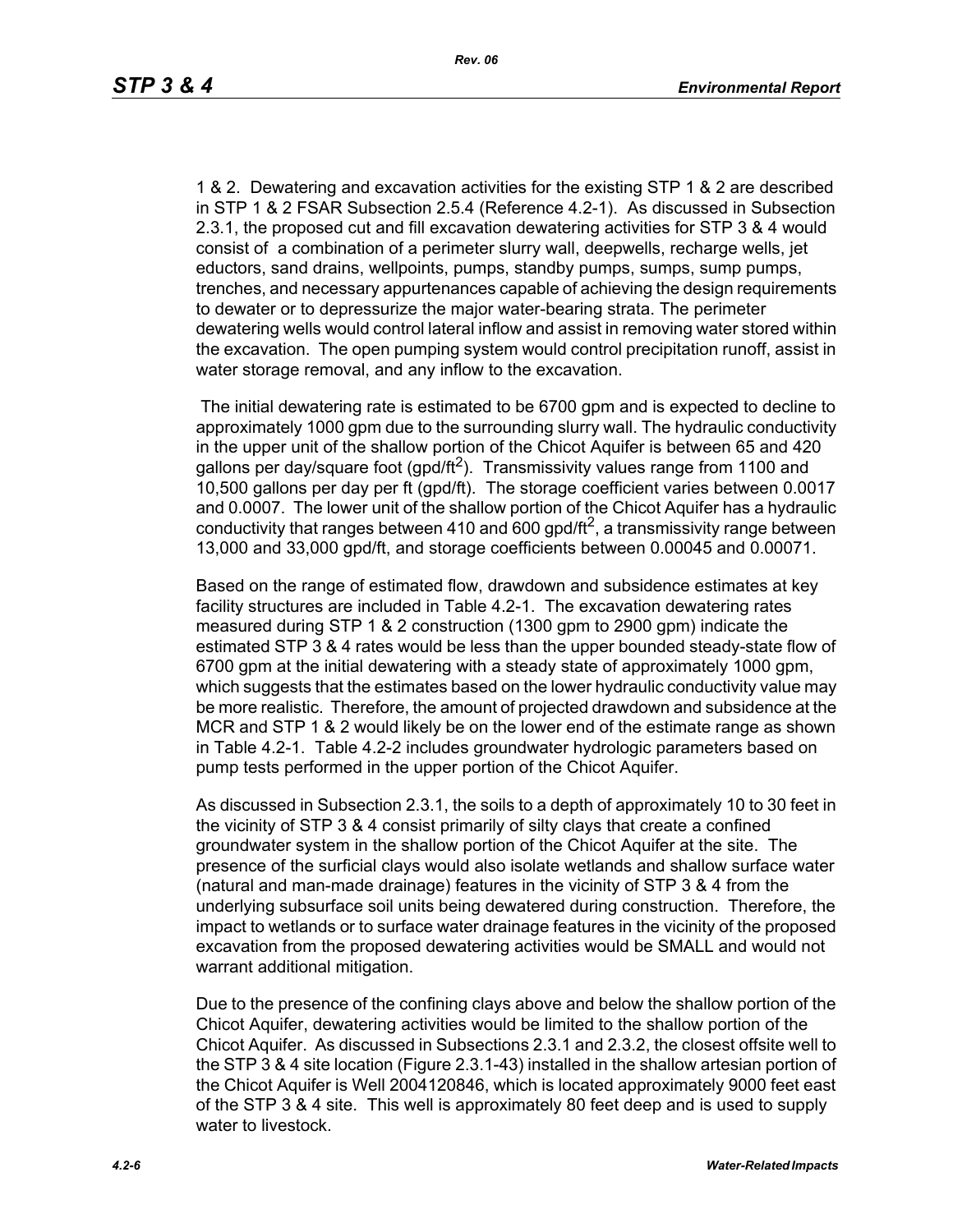Dewatering activities in the upper shallow aquifer would not impact most local water well users because most water wells close to the site are located in the deeper portion of the Chicot Aquifer (Subsection 2.3.2). Dewatering wells would be installed above the confining layer separating the shallow portion of the Chicot Aquifer from the deeper portion. Therefore, dewatering would occur within the direct vicinity of the excavation for a reasonably short period of time (period of construction), affecting only the shallow portion of the Chicot Aquifer. The potential for subsidence associated with dewatering would be SMALL and limited to onsite areas, primarily to the areas of STP 1 & 2 and the MCR. Subsidence impacts could be mitigated through the installation of cutoff walls that would limit the amount of groundwater required to be pumped during the dewatering of the excavation. The use of injection wells or infiltration trenches could also help to limit the amount or possibility of subsidence near the existing STP site facilities by creating an area of recharge between the excavation and those facilities.

As discussed in Subsection 2.3.1, the use of the slurry wall could reduce the amount of water it would be necessary to remove from the excavation during dewatering. The steady state dewatering during the construction phase is significantly reduced with an estimated dewatering rate of 1000 gpm.

As discussed in Subsection 2.3.1, the MCR is connected to the shallow portion to the Chicot Aquifer where the surficial clays were excavated during the construction of the STP 1 & 2. This connectivity of the MCR to the shallow portion of the Chicot Aquifer and the fact that the proposed excavation sites are only 2200 feet from the MCR, dewatering over time could result in the movement of water from the MCR (higher head potential) to the excavation (lower head potential) if there are subsurface flow paths that directly connect the two areas. The loss of surface water from the MCR as a result of dewatering activities could result in the need to increase surface water use from the Colorado River or an increase in groundwater use. The use of the slurry wall between the excavation for STP 3 & 4 and the MCR could block potential flow from the MCR to the STP 3 & 4 excavation and prevent the additional loss of surface water from the reservoir.

Due to the nature of the clay and sand materials, sumping may be required to handle any seepage, trapped water, perched water, or surface water on top of these formations. A system of shallow drains and/or ditches is utilized inside and outside the excavation to collect and direct minor seepage to sumps. This system would also be utilized to handle storm water that enters the excavation. Sand drains may also be installed to allow the trapped and/or perched water to migrate to the lower permeable formations that are pumped by the active dewatering systems. The effluent from the dewatering well system would be controlled, and discharged into drop structures with discharge points located in the existing MCR.

A surficial clay extends across the STP site with the exception of beneath some sections of the MCR where the clay was penetrated during construction activities for STP 1 & 2. Because the shallow portion of the Chicot Aquifer is generally isolated from surface waters outside of the footprint of the MCR by the surficial clay and from underlying aquifer units by a confining unit, STPNOC concludes that impacts to groundwater due to pumping during dewatering activities in this aquifer would be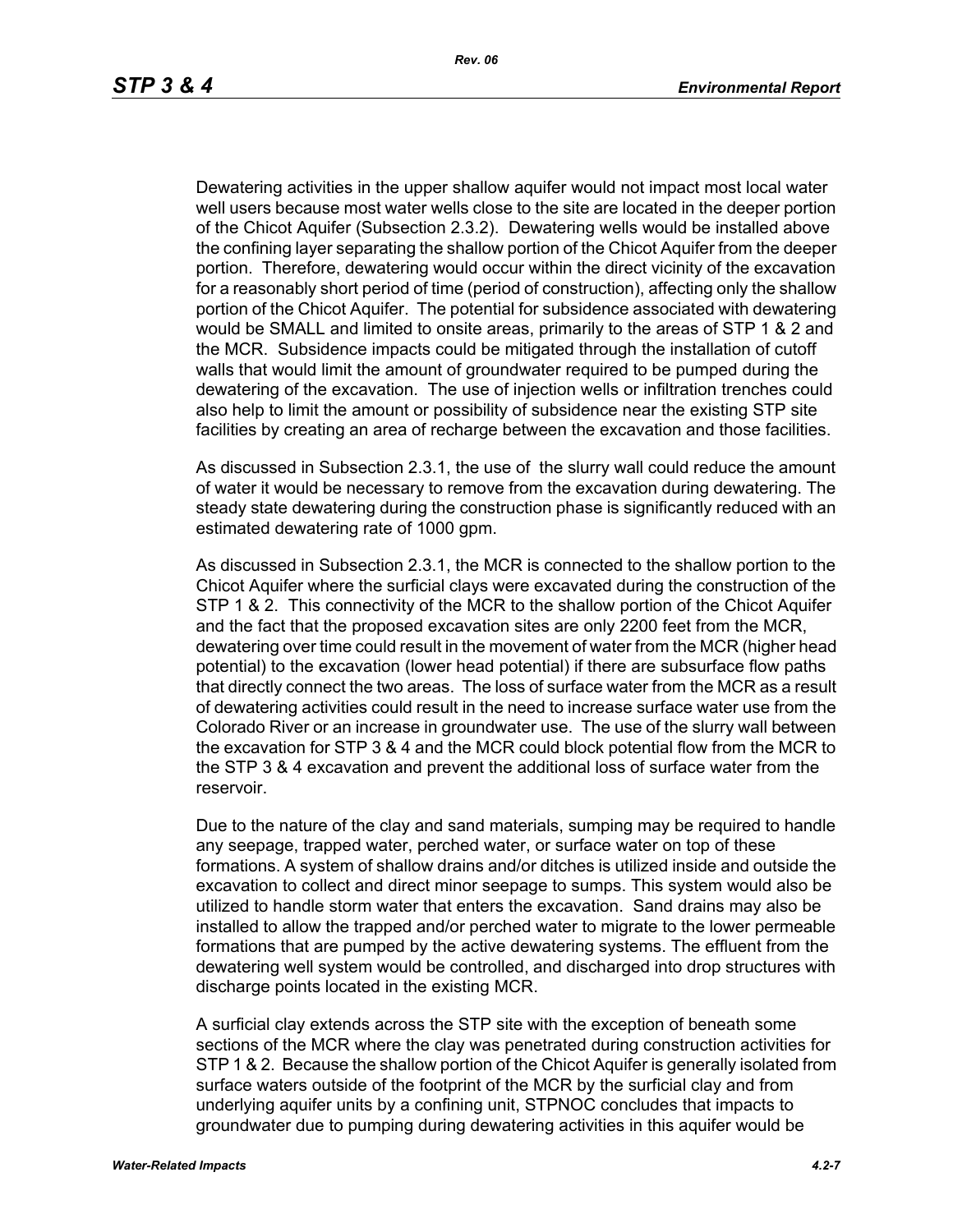limited to the shallow portion of the Chicot Aquifer. Impacts on surface water hydrology from dewatering activities with the possible exception of the MCR would be SMALL and would not warrant additional mitigation.

Compacted materials added to the excavation as part of the backfill process and the presence of the new units would alter the groundwater flow paths in the vicinity of STP 3 & 4 foundations. However, these impacts would be localized to the STP site in the area of construction. When the slurry wall is installed prior to construction, flow patterns within the shallow portion of the Chicot Aquifer on the STP site would also be altered. These impacts would be limited to areas of construction within the STP site boundary and would have no impact on surface water hydrology. STPNOC has developed a Dewatering Plan to be used by the construction contractor that contains detailed information on dewatering and water disposal activities and possible mitigation measures for the STP 3 & 4 site. Once dewatering operations cease, the affected potentiometric surface at the site is expected to return to pre-construction levels. Therefore, STPNOC concludes impacts to the shallow groundwater aquifer from dewatering activities would primarily be localized to the STP site and would be SMALL, and would not warrant mitigation other than as mentioned above or required by existing or required permits.

#### **4.2.2 Water Use Impacts**

The existing five (5) site groundwater production wells are indicated in Figure 2.3-2. A description of the groundwater underlying the STP site is provided in Subsection 2.3.1.2.2. A description of current groundwater use at STP 1 & 2 is provided in Subsection 2.3.2.2 and Table 3.2-18.

Based on the results of an operating plant (Units 3 and 4) water balance calculation (Reference 4.2-8) and a site groundwater use calculation (Reference 4.2-9), STPNOC has determined that the STP site groundwater operating permit (Reference 4.2-5) limit provides adequate groundwater supply for water uses required for the operation of STP Units 1 and 2 and the construction, initial testing, and operation of STP Units 3 and 4. The permit allows groundwater withdrawals from the five site production wells up to a limit of 9000 acre-feet over the permit term of approximately 3 years. For discussion purposes, this permit limit may be described herein as "approximately 3000 acre-feet/year," recognizing that groundwater withdrawal in a single year may exceed 3000 acre-feet provided that total withdrawals over the permit term do not exceed 9000 acre-feet. As a point of reference, if the permit limit were exactly 3000 acre-feet/year (which is not necessarily the case due to slight variances in the permit term with each permit renewal), the equivalent "normalized" withdrawal rate assuming continuous pumping every minute of every day of each year would be approximately 1860 gpm.

As discussed in Subsection 2.3.2, annual groundwater use for operation of STP Units 1 & 2 from 2001 through 2006 averaged approximately 798 gpm (approximately 1288 acre-feet/year). A small but not insignificant portion of this amount has been diverted to the Main Cooling Reservoir (MCR) as a result of manual operation of the groundwater well pump and header system. With the installation of appropriate automated groundwater well pump and header system controls, this diverted groundwater would be available for construction, initial testing, and operation of Units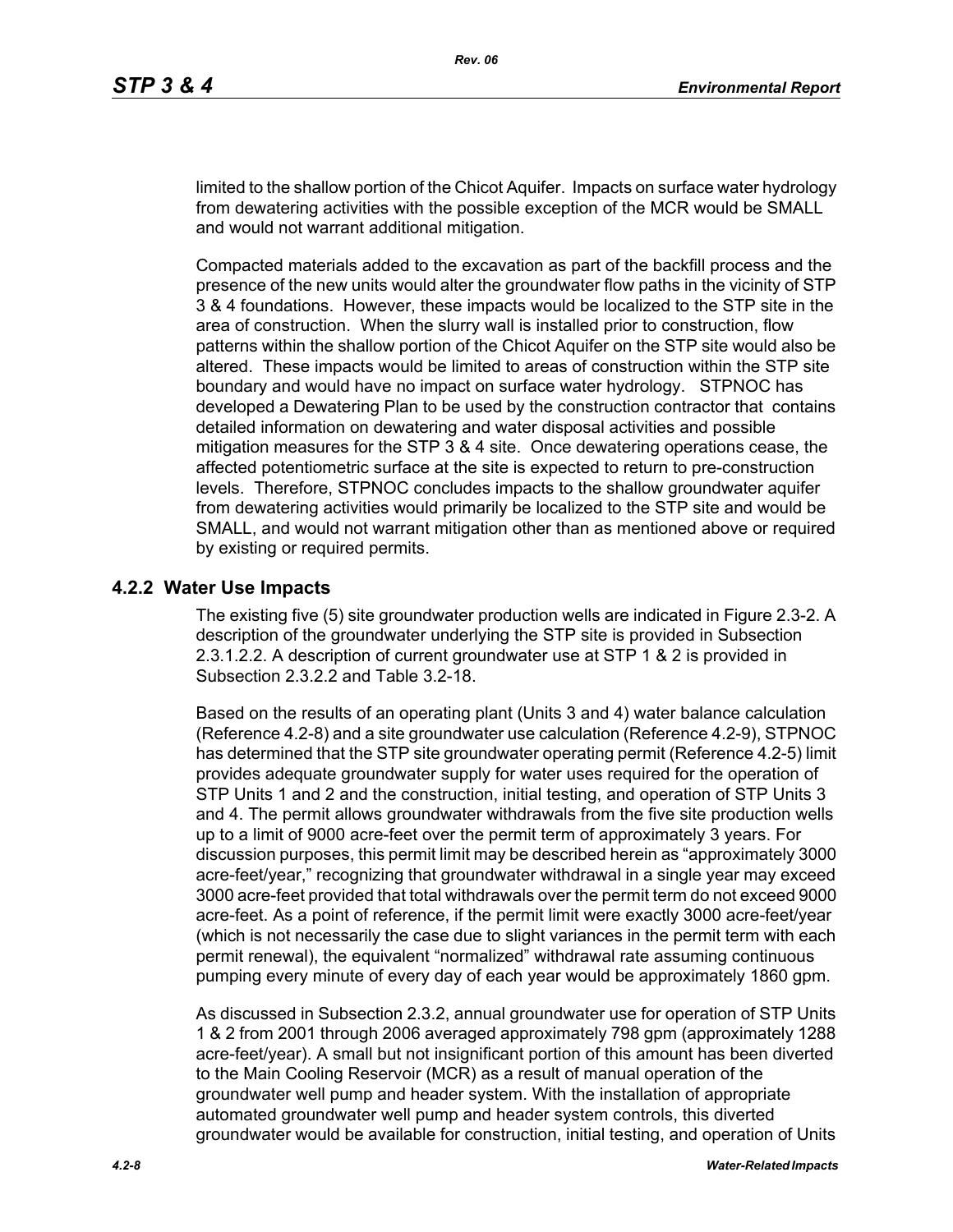3 and 4. However, as documented in the site groundwater use calculation (Reference 4.2-9), it has been determined that even if this water were not available to Units 3 and 4, the existing STP site groundwater operating permit limit provides adequate groundwater supply for water uses required for the operation of STP Units 1 and 2 and the construction, initial testing, and operation of STP Units 3 and 4.

Groundwater would be used during construction and initial testing of STP Units 3 and 4 for personal consumption and use, concrete batch plant operation, concrete curing, cleanup activities, dust suppression, placement of engineered backfill, and piping flushing and hydrostatic tests. Water uses for the construction and initial testing of STP Units 3 and 4 were estimated for each month during the construction period through the commencement of unit operation (Reference 4.2-9). As documented in the site groundwater use calculation (Reference 4.2-9), monthly construction water uses are projected to range from a normalized rate of approximately 10 gpm to approximately 228 gpm. Similarly, monthly water uses associated with initial testing of STP Units 3 and 4 are projected to range from a normalized rate of approximately 47 gpm to approximately 491 gpm.

When evaluating whether the total site groundwater demand can be satisfied by the available groundwater supply, the site groundwater use calculation (Reference 4.2-9) considers the schedule projected for each use, and evaluates the total site groundwater usage at each point in time from the commencement of STP Units 3 and 4 construction until both Units 3 and 4 are in operation (i.e., Units 1, 2, 3 and 4 are operating simultaneously). With consideration for the need to maintain water storage capacity to provide for peak site water demands, this evaluation confirms that total site groundwater demand remains below the existing site groundwater permit limit during construction, initial testing, and operation of STP Units 3 and 4.

As discussed in Section 2.3.2, the design groundwater withdrawal capacity associated with the five site production wells covered by the existing site groundwater operational permit is 1950 gpm. Of the total 1950 gpm design capacity, not more than approximately 1650 gpm is considered to be available based on operating experience and the fact that use of the Nuclear Training Facility (NTF) pump is limited to providing fire protection water for the NTF. Therefore, STPNOC intends to install at least one additional site groundwater well with a design capacity of 500 gpm. As with the existing five site production wells, any new well(s) would be installed to depths within the deep portion of the Chicot Aquifer. As documented in the site groundwater use calculation (Reference 4.2-9), this additional capacity will allow for sufficient groundwater withdrawal to meet water uses required for: (1) operation of STP Units 1 and 2 and the construction, initial testing, and operation of STP Units 3 and 4; and (2) potential temporary capacity reduction as a result of equipment failure/unavailability. Any additional wells would be properly permitted under applicable Coastal Plains Groundwater Conservation District (CPGCD) and TECQ requirements, and would not involve a request for an increase in the existing permit limit.

As discussed in Subsection 2.3.2, the site's five (5) production wells provide water from the deep portion of the Chicot Aquifer (well depths between 600 and 700 feet) for STP Units 1 & 2 operations, the NTF, and for the STP Visitor Center (located within the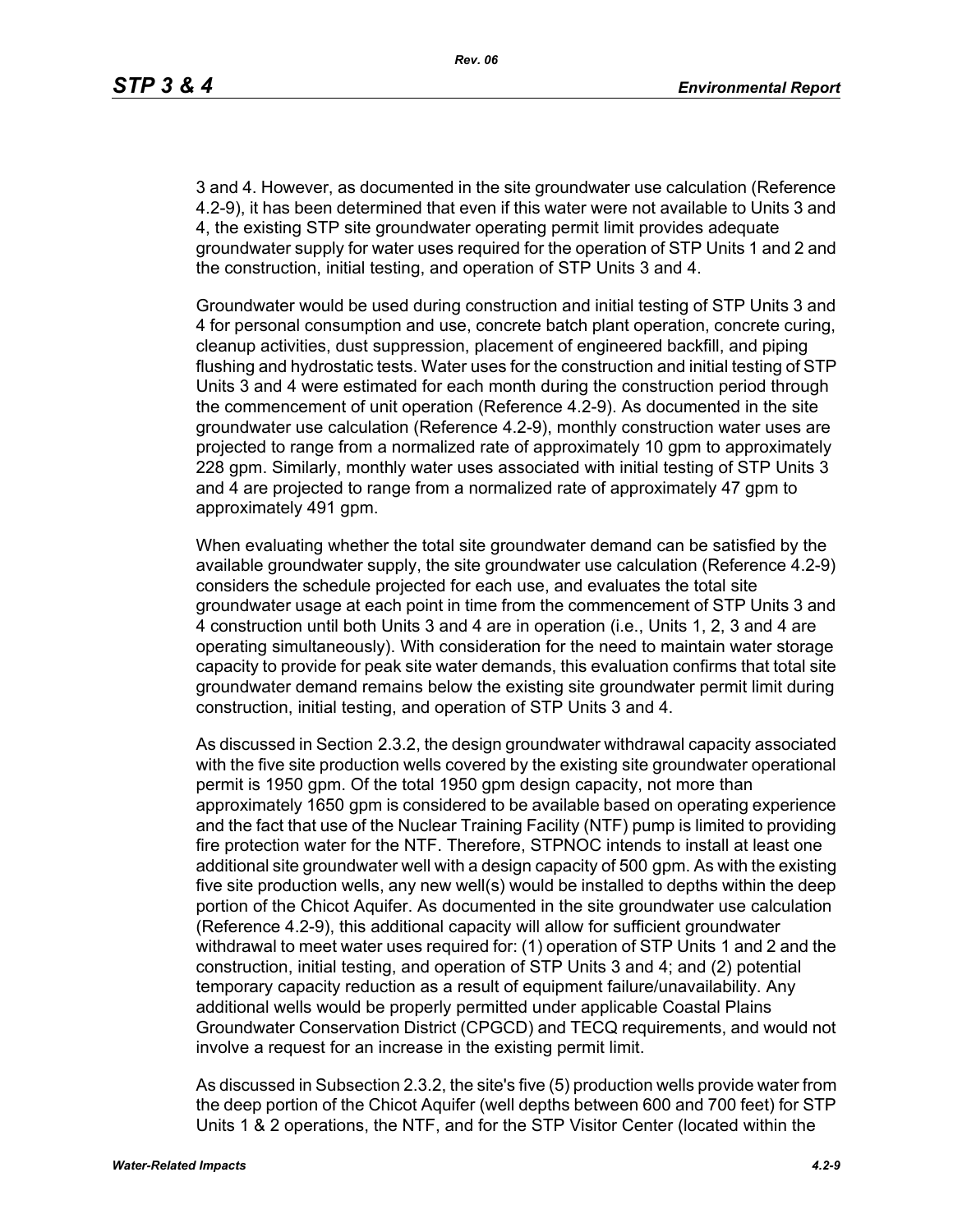NTF). STP Units 1 & 2 currently use this water for cooling, condensing, and refrigeration; process and washdown; boiler feed; air-conditioning; sanitary and drinking; and other plant activities. A sixth well located at the east entrance to the STP Unit 1 and 2 site off FM 521 has been plugged and abandoned. An onsite pump test on Well 5 installed to a depth of 700 feet in the deep aquifer portion of the Chicot Aquifer yielded 50,000 gpd/ft (6680 ft<sup>3</sup>/day). However, as indicated in Table 2.3.1-16, lower transmissivity values were calculated for Well 6 and Well 7. Therefore, an average transmissivity value of 33,245 gpd/ft (4444 ft<sup>3</sup>/day) was used in the calculations. No values for the coefficient of storage were determined for these wells, so the values used are those for Well 5. The specific capacity of Well 5 was 10 gallons per minute per foot (gpm/ft) of drawdown. The average permeability of the deep aquifer beneath the site was calculated to be 35 ft/day (Reference 4.2-2). The hydrologic parameters for the modeling of potential groundwater use impacts using a confined aquifer scenario for the deeper portion of the Chicot Aquifer are included in Table 4.2-3. Subsection 2.3.1 describes the confining unit separating the shallow portion of the Chicot Aquifer from the deeper portion of the Chicot as being confined. Therefore, the results of using a confined scenario would represent STPNOC's current knowledge of the site conditions.

The upper shallow aquifer is primarily used for livestock watering and other low-yield requirements. The upper shallow aquifer is isolated from the surface waters by surficial clays and from the lower aquifer units by several confining units. As discussed in Subsection 2.3.2, most well water users near STP do not use the upper shallow aquifer as a source for drinking water because of its low yield. The deep confined aquifer is used as the primary source of water for the region due to higher aquifer yield. Therefore, STPNOC concludes that impacts due to pumping from the STP site's production wells during construction activities to the shallow portion of the Chicot Aquifer would be SMALL and would not warrant mitigation.

As indicated above, construction and initial testing of STP Units 3 & 4 will result in an increase in the average groundwater pumping rate (not to exceed the existing permit limit) as compared to that currently required to supply the needs of STP Units 1 & 2. The wells located in the deeper portion of the Chicot Aquifer were evaluated to determine any potential impact to wells located in the vicinity of the STP site within the same portion of the aquifer. The closest offsite well (Figure 2.3.2-5) in the same aquifer unit from an STP site well is Texas Water Development Board Well 8109702, which is located approximately 1.25 miles (6600 feet) southeast of STP Well 7. However, the CPGCD requires a distance of 2,500 feet to be between wells permitted by the District (Reference 4.2-6). Therefore a distance between the potential wells of 2,500 feet would result in the more conservative model results than 6600 feet. As discussed above, the hydrologic parameters used for the modeling are listed in Table 4.2-3.

# **4.2.2.1 Confined Nonleaky Scenario**

A confined nonleaky scenario would most likely represent actual site conditions. The hydrologic parameters used in support of a confined nonleaky aquifer scenario are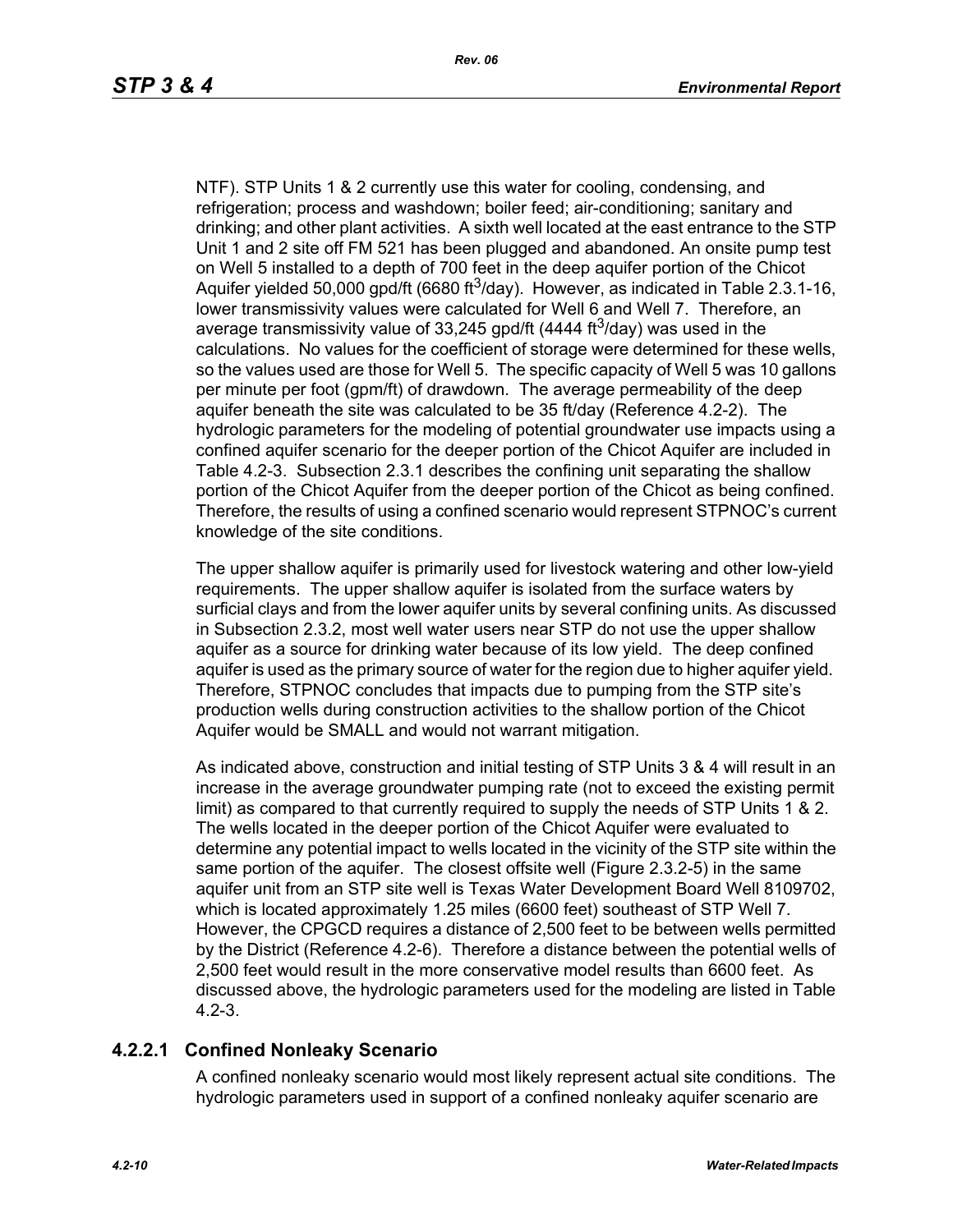included in Table 4.2-3. The Theis non-equilibrium well equations (Reference 4.2-7) for a confined non-leaky scenario are as follows:

 $s = [Q/4(3.14)T](W(u))$   $u = r<sup>2</sup>S/4Tt$ 

where:

| s = drawdown (ft)                        | T = transmissivity, $\text{ft}^2/\text{day}$ |
|------------------------------------------|----------------------------------------------|
| $Q =$ pumping rate, ft <sup>3</sup> /day | $t =$ time since pumping started, days       |
| S = coefficient of storage               | $W(u)$ = Theis well function                 |
| r = distance to pumping well, ft         |                                              |
|                                          |                                              |

The assumptions made were that the aquifer is homogeneous, isotropic, of uniform thickness, and of infinite aerial extent. The assumptions also include that the potentiometric surface prior to pumping is horizontal; the well is pumped at a constant discharge rate; the well is fully penetrating and flow is horizontal; the well diameter is infinitesimal so that storage within the well can be neglected; and water from storage is discharged instantaneously with decline of head. The results of the confined nonleaky scenario model indicated that drawdown of the deeper portion of the Chicot Aquifer potentiometric surface at a distance of 2500 feet from any STP site well based on an average pumping rate of 798 gpm after a period of 27 years (9855 days), which is the operational period of STP 1 & 2 to beginning of construction, would result in a drawdown of 27 to 30 feet. During the construction period [7 years (2555 days)] for STP 3 & 4, the drawdown associated only with the construction activities and a pumping rate of 1062 gpm is 32 to 36 feet. During the period of overlap of the current operational water use and the amount of water projected to be used during construction of STP 3 & 4 over the length of construction activities, the drawdown of the potentiometric surface of the Chicot Aquifer was determined to be 55 to 63 feet (pumping rate of 1860 gpm, which, as detailed in Subsection 4.2.2, is a conservative normalized approximation of the current permitted limit) at 2,500 feet from the pumping well

In reality, as with the confined non-leaky scenario, the actual withdrawal resulting from the pumping of any STP site well a distance of 2,500 feet away would be similar to the drawdown that could be generated under current operating conditions based on design yields and assuming that the wells pumped are pumped in a manner such that no two adjacent wells are ever pumped at the same time to prevent coalescing drawdowns. The drawdown at a distance 2,500 feet from any STP site well for the 500 gpm design yield during the projected 40-year operating period of STP 1 & 2 is 18 to 20 feet.

STPNOC concludes that impacts due to increased pumping during construction activities to the deeper portion of the Chicot Aquifer would be SMALL and would not warrant mitigation. A reduction in drawdown potential could be obtained by the permitting of additional production wells within the same aquifer sequence. This would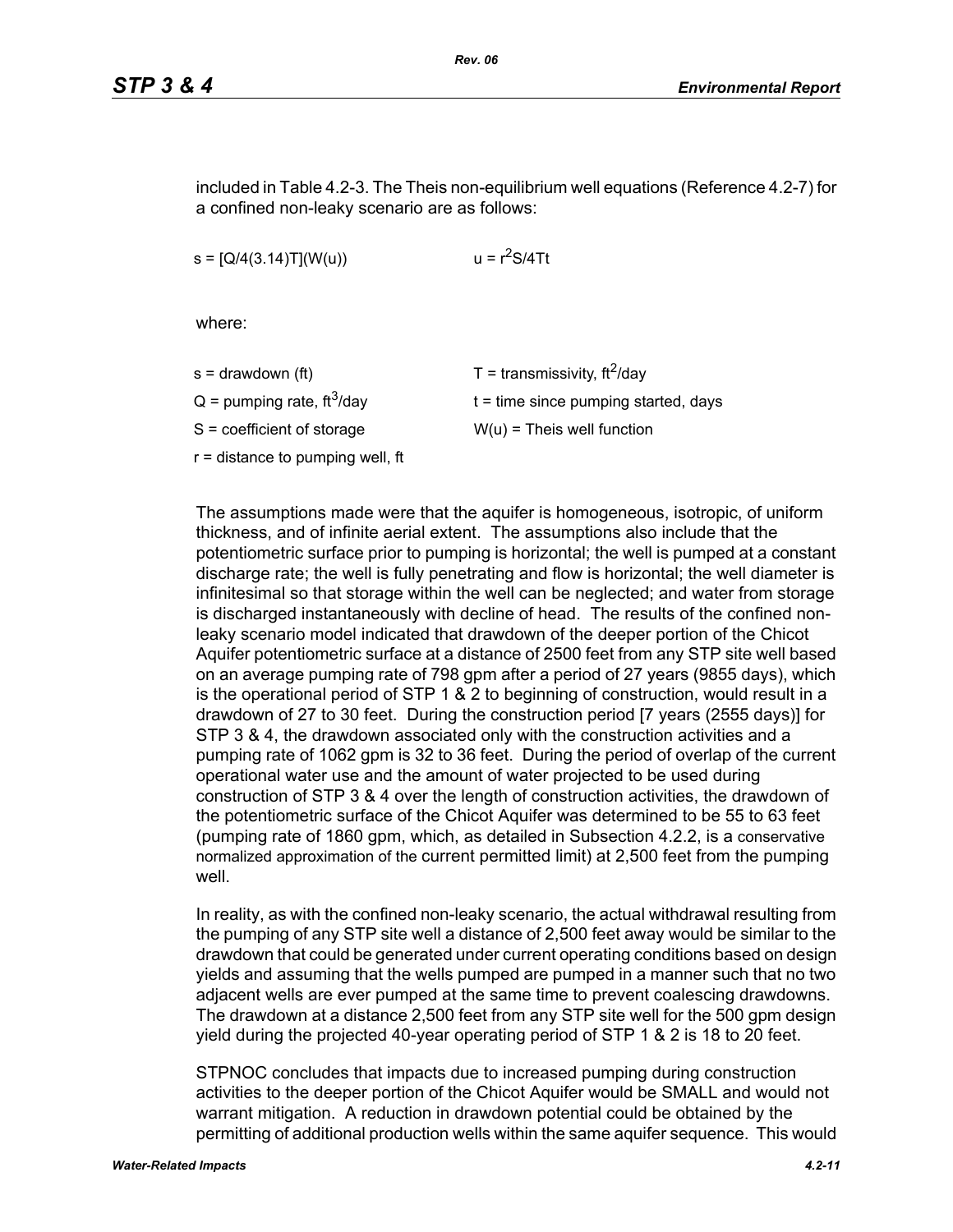allow STP to decrease the actual pumping rate at each well location, thereby spreading out the potential drawdown impacts across the STP site and reducing the effect each of the individual wells would have on offsite well locations while pumping within the current permitted rate.

### **4.2.3 Water Quality Impacts**

#### **4.2.3.1 Surface Water**

Impacts to surface water quality can occur as the result of chemical spills and soil erosion due to ground disturbance during construction. Potential impacts from the modification or construction of new replacement transmission towers along the STP to Hillje right-of-way would result in soil disturbance which would increase the potential impacts to surface water from sedimentation. Based on observation of aerial photographs, buffers of vegetated land that lie between the transmission towers to be modified or constructed and nearby surface water features would reduce the likelihood of any impacts due to sedimentation resulting from construction activities. STPNOC anticipates that modifications/construction along the transmission right-of-way would occur in accordance with all applicable regulations (Section 1.2, Tables 1.2-1 through 1.2-4) and best management practices to further reduce the potential impact, including erosion control measures that may include the use of silt fences and sediment retention basins to prevent storm water from carrying soil into down-gradient water bodies.

Any contaminants (e.g., diesel fuel, hydraulic fluid, antifreeze, or lubricants) spilled during construction activities and not controlled by spill control measures could also affect surface water quality. Any minor spills of potential contaminants, including diesel fuel, hydraulic fluid, or lubricants during construction of the project, would be remediated quickly in accordance with the STP Construction SWPPP. Therefore, impacts to water quality would be considered SMALL and would not warrant additional mitigation.

Due to the relatively flat topography of the STP site, erosional impact to onsite land surfaces would be SMALL. Little Robbins Slough and Kelly Lake receive surface water from the northern portion of the STP site via surface flow from STP site drainage features and could therefore be impacted by site disturbance activities in the vicinity of STP 3 & 4 and the heavy-haul road. Direct impacts to the Colorado River from the construction activities at STP 3 & 4 are less likely because of the distance (approximately 3 miles) between the construction site and the waterway. Based on observation of aerial photographs, buffers of vegetated land that lie between the construction site and nearby surface water features would reduce the likelihood of any impacts due to sedimentation resulting from construction activities. STPNOC would plan and carry out road building and other project construction activities in accordance with all applicable regulations (Section 1.2, Tables 1.2-1 through 1.2-4) and best management practices including erosion-control measures that may include silt fences and sediment retention basins to prevent storm water from carrying soil into downgradient water bodies.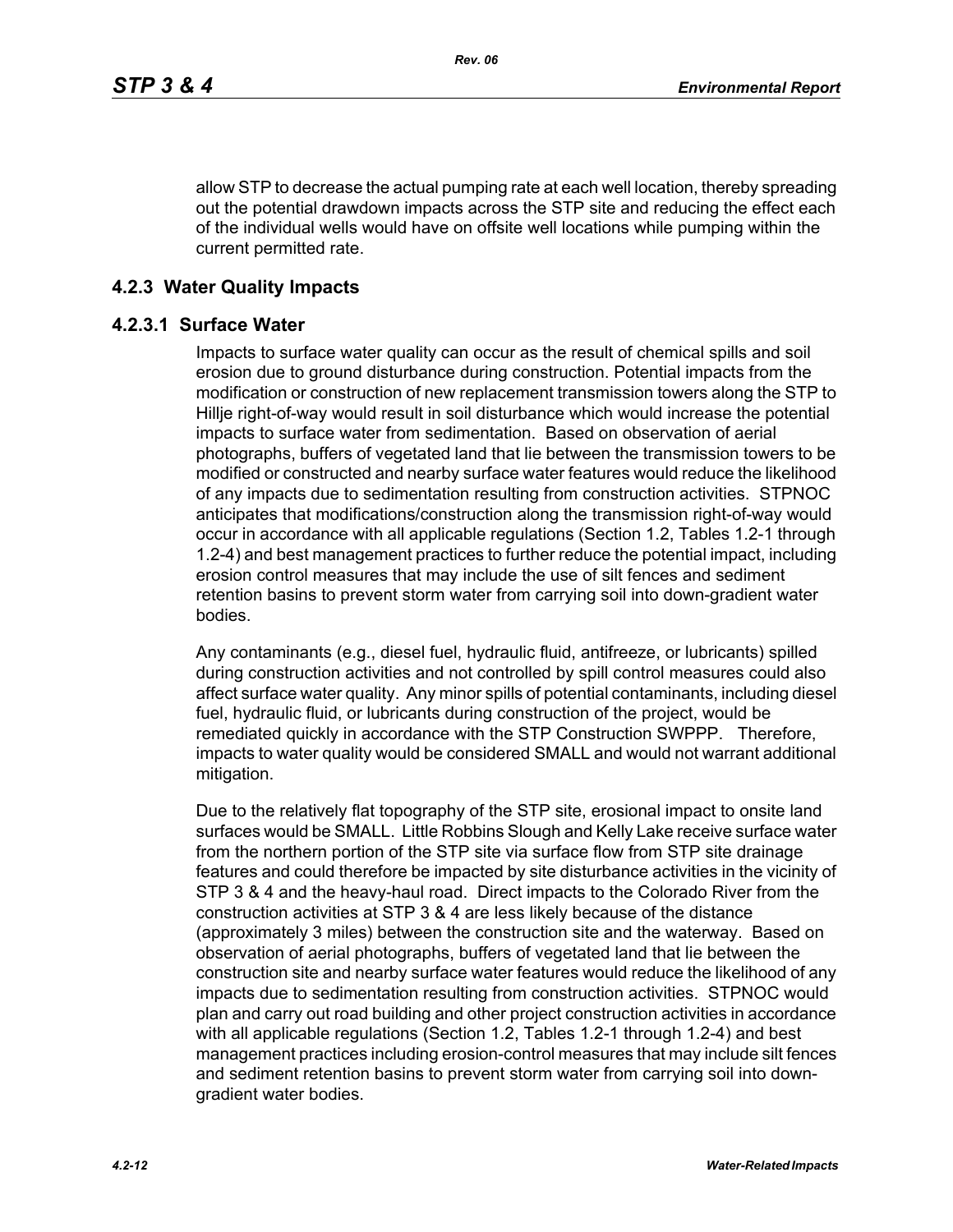Because the STP 3 & 4 site slated to be disturbed for facilities and supporting infrastructure is more than 5 acres, STPNOC would, in compliance with the TCEQ TPDES Construction Storm Water Program, do the following:

- **Submit a Notice of Intent to obtain coverage under the TCEQ General Permit** Number TX150000 Relating to Discharges from Construction Activities.
- Develop a SWPPP.
- **IMPLEMENT MANAGEMENT MANAGEMENT CONTROLLER** Including structural and operation controls to prevent the movement of pollutants (including sediments) into wetlands and water bodies via storm water runoff

Based on the fact that any ground-disturbing activities would be permitted and overseen by state regulators, and guided by an approved SWPPP, STPNOC believes any impacts to surface water during the construction phase would be SMALL and would not warrant mitigation beyond those best practices mentioned above and any additional requirements required by permitting agencies.

# **4.2.3.2 Groundwater**

The shallow aquifer beneath the plant and the STP to Hillje transmission right-of-way is under confined conditions resulting from the overlying surficial clay material and the underlying confining unit that separates the shallow confined aquifer from the deep aquifer located within the Beaumont Formation. The groundwater at the STP site and in the vicinity of the STP site is replenished by natural precipitation that percolates to the water table and then moves laterally to the closest interceptor stream, the Colorado River. As a consequence, any contaminants (e.g., diesel fuel, hydraulic fluid, antifreeze, or lubricants) spilled during construction and not controlled by spill control measures may affect only the shallow aquifer and would ultimately move to surface water bodies where they could be intercepted.

Any minor spills of diesel fuel, hydraulic fluid, or lubricants during construction of the project would be remediated quickly in accordance with the construction SWPP.

None of the planned construction activities has the potential to affect the deep, confined aquifers. In the unlikely event small amounts of contaminants escape into the environment, they would have only a small, localized, temporary impact on the shallow confined aquifer. STPNOC believes that any impacts to groundwater quality would be SMALL and would not warrant mitigation beyond those described in this section or required by permit.

# **4.2.4 References**

- 4.2-1 STPEGS Updated Final Safety Analysis Report for Units 1 & 2, Revision 13, May 2006.
- 4.2-2 "Final Environmental Statement related to the Operation of STP 1 & 2," NRC (Nuclear Regulatory Commission) August 1986.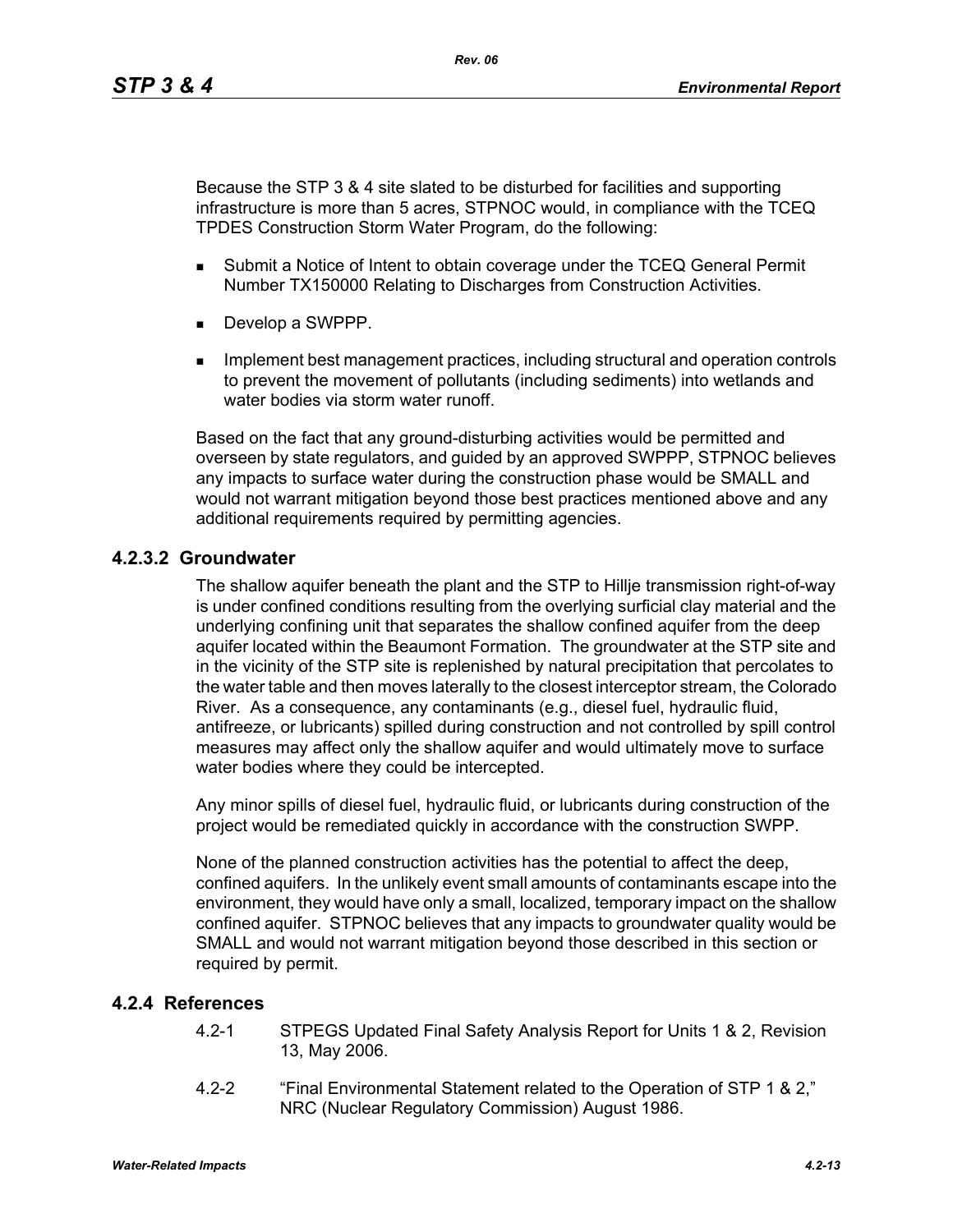- 4.2-3 "Rapid Bioassessment Initial Report," ENSR (ENSR Corporation), South Texas Project Electric Generating Station, Prepared for STP Nuclear Operating Company, Wadsworth, Texas, May 2007.
- 4.2-4 "Ecological Survey Report Unit 3 and 4 Licensing Project," ENSR, South Texas Project Electric Generating Station, Prepared for STP Nuclear Operating Company, Wadsworth, Texas, March 2007.
- 4.2-5 Operating Permit, STP Nuclear Operating Company, Historical User Permit No. OP-04122805, Coastal Plains Groundwater Conservation District, March 2005.
- 4.2-6 CPGCD (Coastal Plains Groundwater Conservation District) 2004, Rules of the Coastal Plains Groundwater Conservation District, adopted May 25.
- 4.2-7 "Groundwater and Wells," Fletcher G. Driscoll, 2<sup>nd</sup> Edition, Johnson Filtration Systems Inc., St. Paul, Minnesota, 1989.
- 4.2-8 "Plant Water Balance," Fluor Nuclear Power Calculation No. U7-SITE-G-CALC-DESN-2001.
- 4.2-9 "Site Groundwater Use for Construction, Initial Testing, Startup, and Operations," Fluor Nuclear Power Calculation No. U7-SITE-G-CALC-DESN-2002.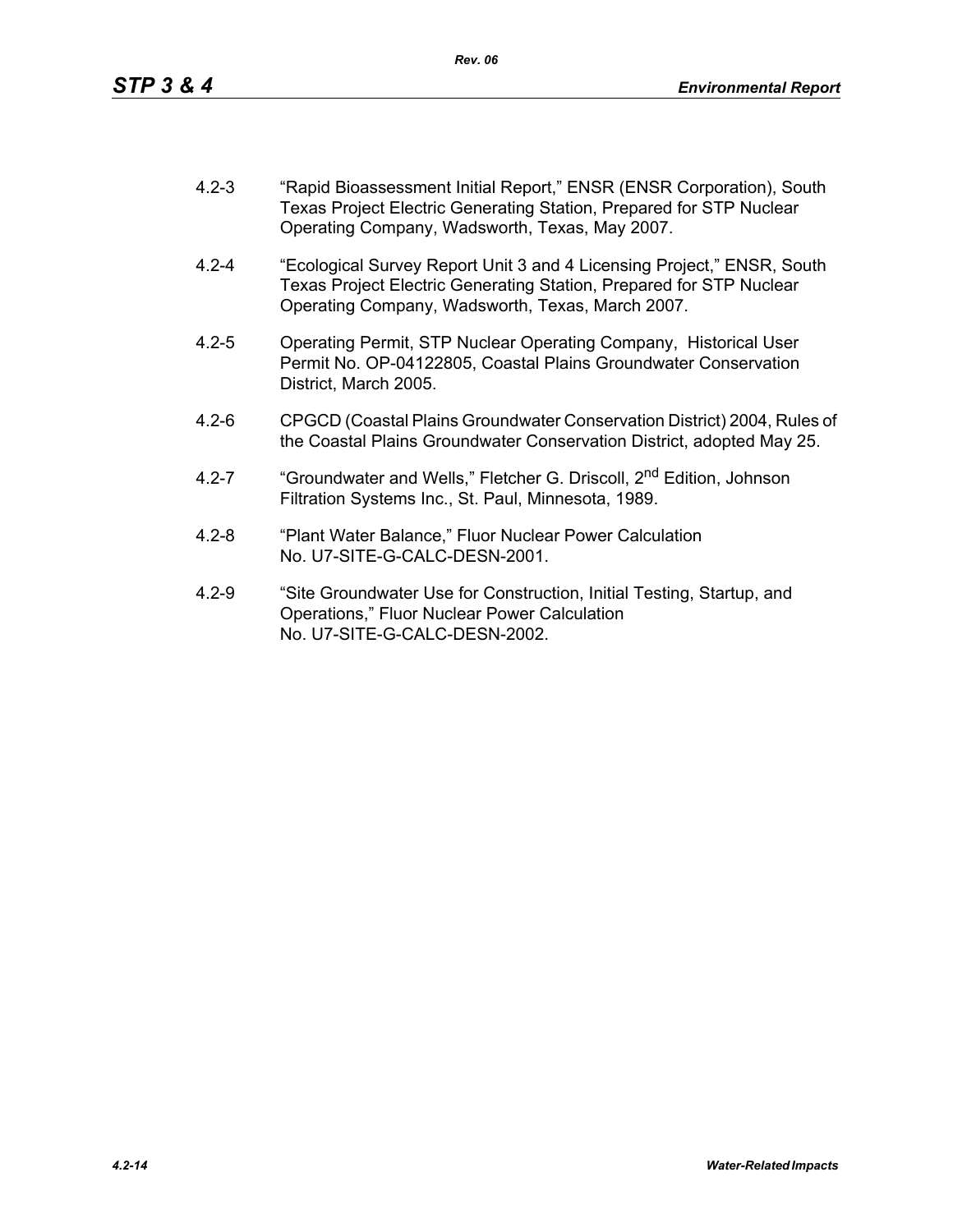| Table 4.2-1 EStimated Dewatering Drawdown and Subsidence |                                                        |                                         |                                           |  |  |  |
|----------------------------------------------------------|--------------------------------------------------------|-----------------------------------------|-------------------------------------------|--|--|--|
| Location                                                 | <b>Distance from STP Proposed</b><br><b>Excavation</b> | Drawdown at<br><b>Location Facility</b> | Subsidence at<br><b>Location Facility</b> |  |  |  |
| MCR Dike                                                 | 2200 ft from STP 3 & 4                                 | $< 0.1$ to 10 ft                        | $< 0.01$ to 0.08 ft                       |  |  |  |
| STP Unit 1                                               | 1800 ft from STP 3 & 4                                 | $< 0.1$ to 19 ft                        | $<$ 0.01 to 0.15 ft                       |  |  |  |
| STP Unit 2                                               | 2250 ft from STP 3 & 4                                 | $0.1$ to 9 ft                           | $< 0.01$ to 0.07 ft                       |  |  |  |

# **Table 4.2-1 Estimated Dewatering Drawdown and Subsidence**

| Table 4.2-2 Pump Test Data STP 1 & 2 Shallow Aquifer |
|------------------------------------------------------|
| <b>Portion of the Chicot Aquifer</b>                 |

|                          | <b>Test Depth</b> | <b>Transmissivity</b> | Permeability | <b>Storage</b> |                    |  |
|--------------------------|-------------------|-----------------------|--------------|----------------|--------------------|--|
| (ft)<br><b>Pump Test</b> |                   | (gpd/ft)              | gpd/ft       | cm/sec         | <b>Coefficient</b> |  |
|                          | 60-140            | 33,000                | 410          | 0.0200         | 0.00071            |  |
| 2                        | 59-83             | 13,000                | 600          | 0.0280         | 0.00045            |  |
| 3                        | 20-43             | 1,100                 | 65           | 0.0030         | 0.00170            |  |
| 4                        | $30 - 45$         | 10,500                | 420          | 0.0200         | 0.00070            |  |

Source: Reference 4.2-2, Table 2.4.13-3